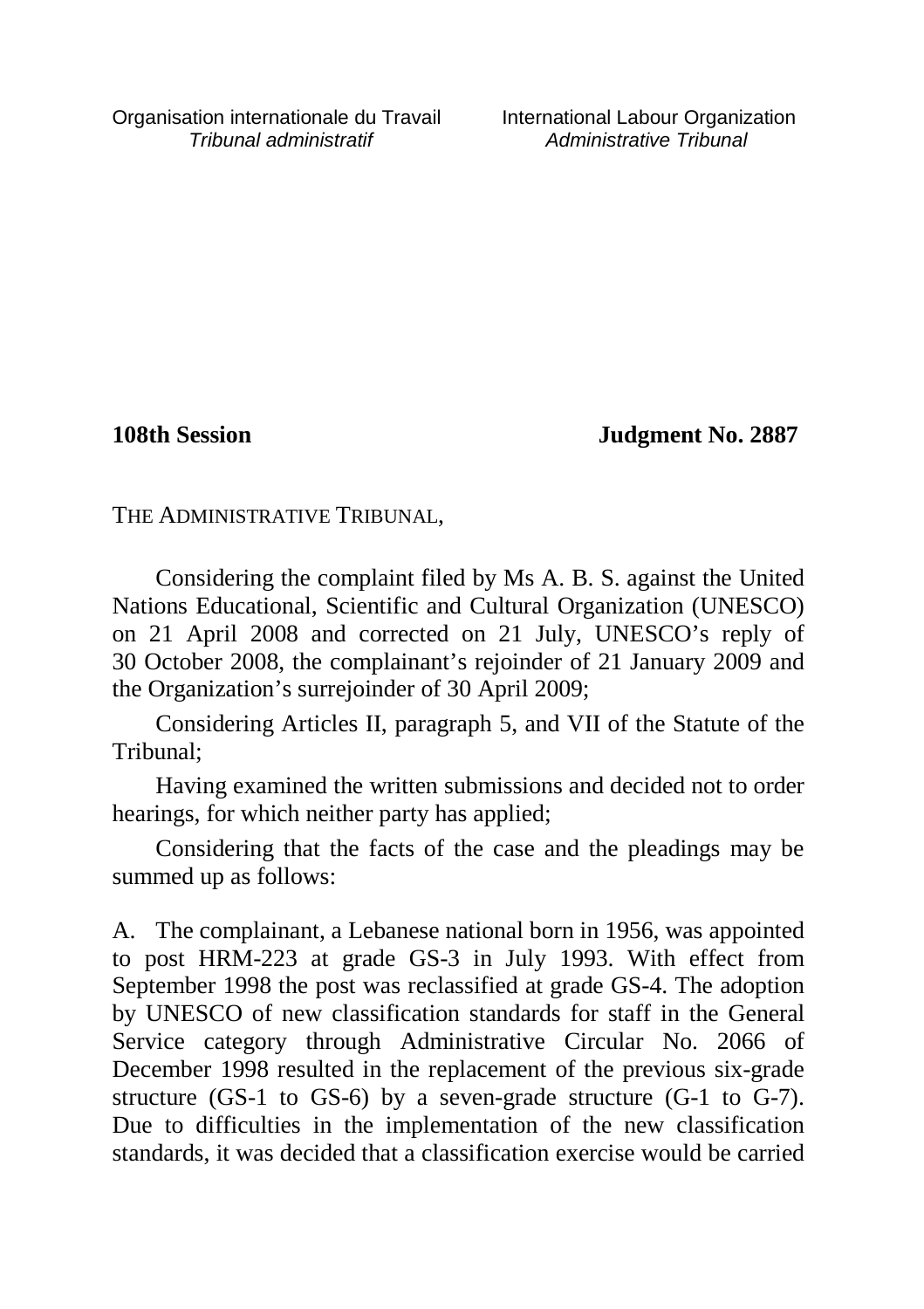out on the basis of revised standards, but that pending their elaboration the seven-level structure would temporarily apply for pay purposes as from 1 January 2000. Accordingly, with effect from that date post HRM-223 was converted to grade G-5 and the complainant was promoted to the grade of her post.

Between March 2001 and August 2002 the complainant made several requests for reclassification of her post on the basis of a new job description which would reflect the tasks she had assumed since January 1999. She was informed on 16 September 2002 that her requests would be examined in the context of a classification exercise to be carried out once the revised classification standards had been approved.

In the process leading up to the classification exercise, the Administration identified groups of jobs and drew up standard (generic) post descriptions for jobs with identical tasks within each group. It also asked all managers to submit updated job descriptions. An updated job description was thus drawn up for the complainant's post in October 2002; it was based on the generic post description for the post of "Senior Human Resources Assistant". The complainant suggested a number of changes by way of handwritten notes but, nevertheless, signed the job description. She also drew up a separate job description, but this was not signed by her supervisor.

The revised classification standards were promulgated in January 2003 through Administrative Circular No. 2177. The Job Evaluation Committee (JEC), which was set up to review individual and generic post descriptions and make recommendations to the Director-General as to the appropriate grade, recommended in its report of 23 June 2003 that the complainant's post be classified at grade G-6. In a letter dated 26 November 2003, the complainant reiterated her request for reclassification and asked for a desk audit. The Director-General endorsed the JEC's recommendation, and the complainant filed a complaint with the Job Evaluation Recourse Committee (JERC) on 24 February 2004. In its report of 30 July 2004 the JERC recommended that the G-6 grading be confirmed. By letter of 3 November 2004 the complainant was informed that the Director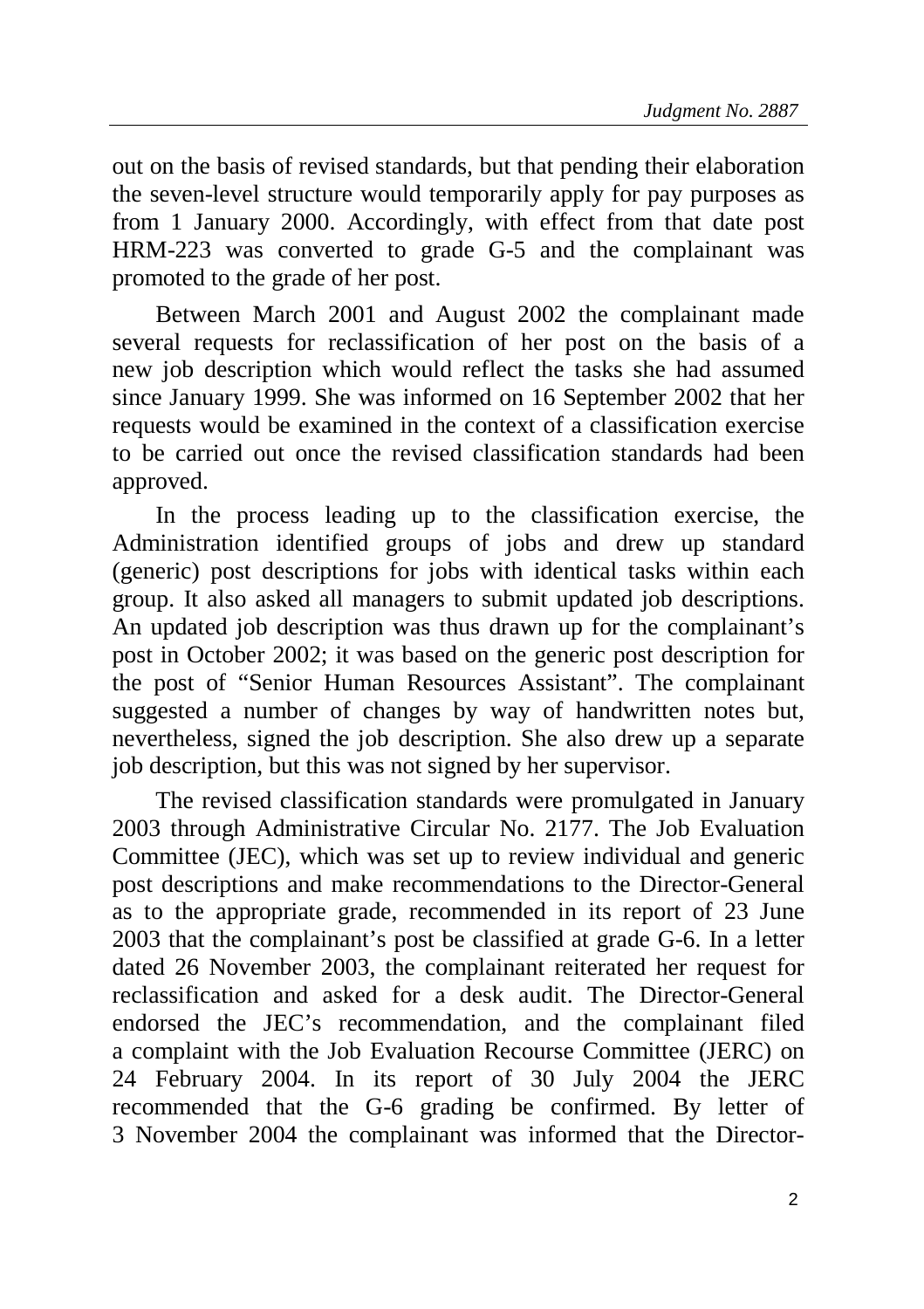General had decided to endorse the JERC's recommendation and that her post would therefore be maintained at grade G-6.

In the meantime, on 19 October 2004 the complainant had reiterated her request for a desk audit. An external auditor was engaged to carry out the desk audit on 30 March 2005. He concluded that the duties and responsibilities attached to the post corresponded to grade G-6 and recommended that the post be confirmed at that grade. The complainant was notified of the results of the desk audit by e-mail of 1 July 2005 and on 22 July she contested them in writing. On 22 August she submitted a notice of appeal and on 15 September she filed a detailed appeal with the Appeals Board. By letter of 29 September 2005 she was informed that, in line with the auditor's recommendation, the Director-General had decided to confirm her post at grade G-6. The Appeals Board rendered its opinion on 4 July 2007. Having noted that the complainant's assertion that between March 1999 and February 2001 she had carried out tasks corresponding to a level higher than G-5 – the grade of her post at the time – was corroborated by her performance report for that period, the Board stated that "[i]f this [was] the case, […] the [complainant] should have been considered for some compensation either through the payment of a special post allowance […] or the equivalent […]". It then recommended that she be compensated "for the additional tasks that she [had] performed from 1999 to 2001" through the payment of a special post allowance or an equivalent amount in moral damages. It also recommended that a new desk audit be conducted and that, in light of the results thereof, the competent services be instructed to arrange for the payment of "an eventually necessary compensation" to the complainant.

The Director-General accepted the Appeals Board's recommendation for a new desk audit but decided that the issue of the level of the complainant's tasks in the period from 1999 to 2001 should be included in the new desk audit. The complainant was informed of that decision by letter of 17 October 2007, which also indicated that the results of the new desk audit together with the Director-General's final decision would be communicated to her in due time. The new desk audit was undertaken by a different external auditor, who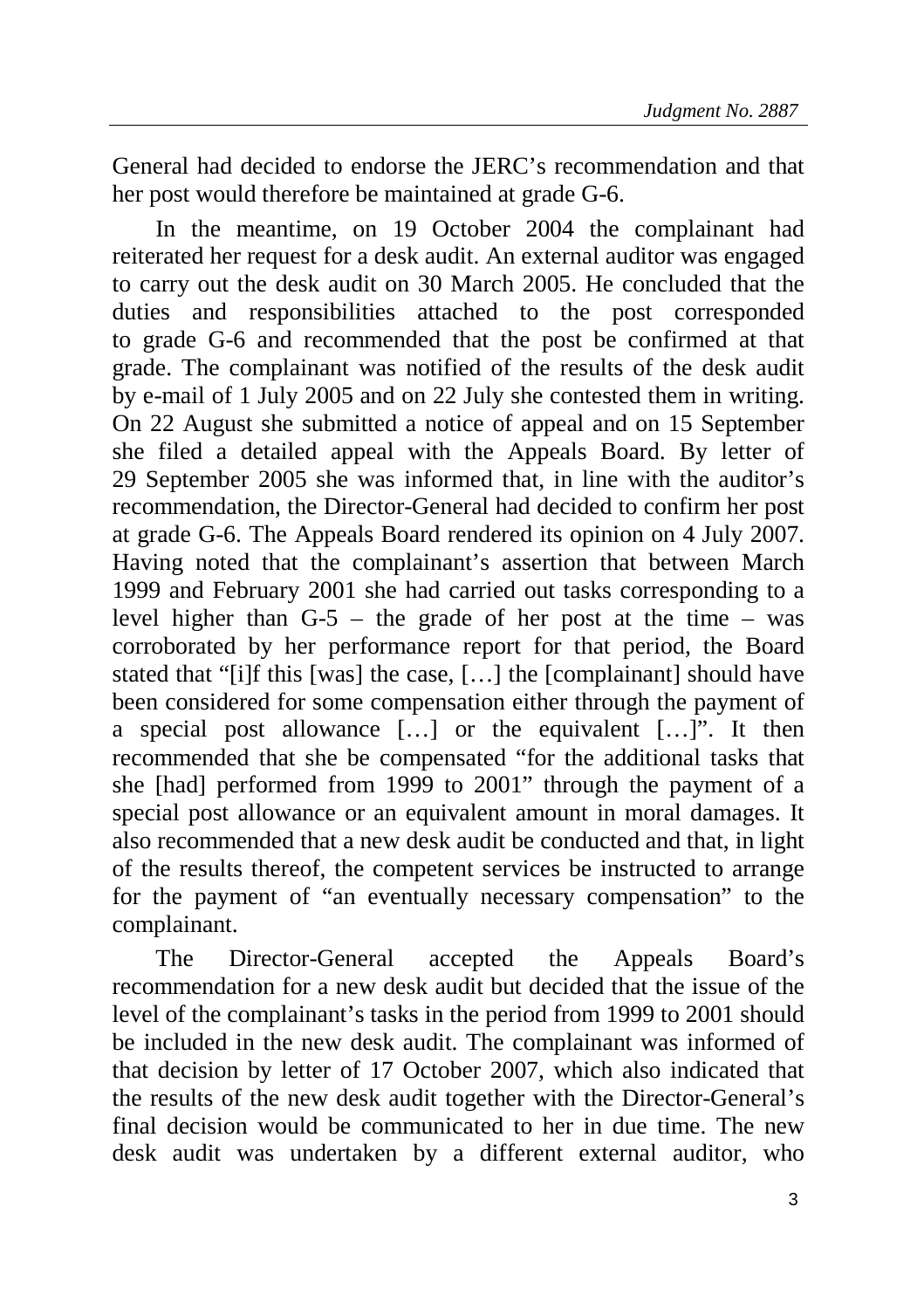confirmed that the complainant's post was appropriately classified at grade G-6. By letter of 19 December 2007 the Director of the Bureau of Human Resources Management informed the complainant that the Director-General had decided to maintain her post at grade G-6 and not to award her compensation. The complainant contested that decision in writing on 7 January 2008. In a letter of 24 January 2008 she was advised that, as she had exhausted the internal remedies, the Director-General's decision of 19 December 2007 was the final decision in her case. On 21 April 2008 she filed her complaint with the Tribunal, impugning the decision of 24 January 2008.

B. The complainant contends that the impugned decision is vitiated by errors of law and the Administration's failure to consider essential facts and to give proper reasons. While recognising that a decision to determine the grade of a post is discretionary and subject to review on limited grounds only, she considers that the Administration's omissions provide sufficient grounds for the Tribunal to exercise its power of review.

In particular, the complainant points out that the Director-General refused to award her compensation for the additional tasks she performed in the period between March 1999 and February 2001, thereby *de facto* rejecting the Appeals Board's recommendation to that effect. She argues that the new desk audit was carried out hastily, without proper consultation and without account being taken of the technical work she performed and which, in her opinion, corresponded to grade P-2. In addition, she states that she was not given a copy of the report of that audit despite her request, and she asks the Administration to produce that document.

She also contends that the Administration's failure to draw up an updated individual job description or to sign the job description she had drawn up resulted in a situation where neither the JEC, nor the JERC, nor the external auditors had at their disposal an accurate job description as the basis for a proper evaluation of her post.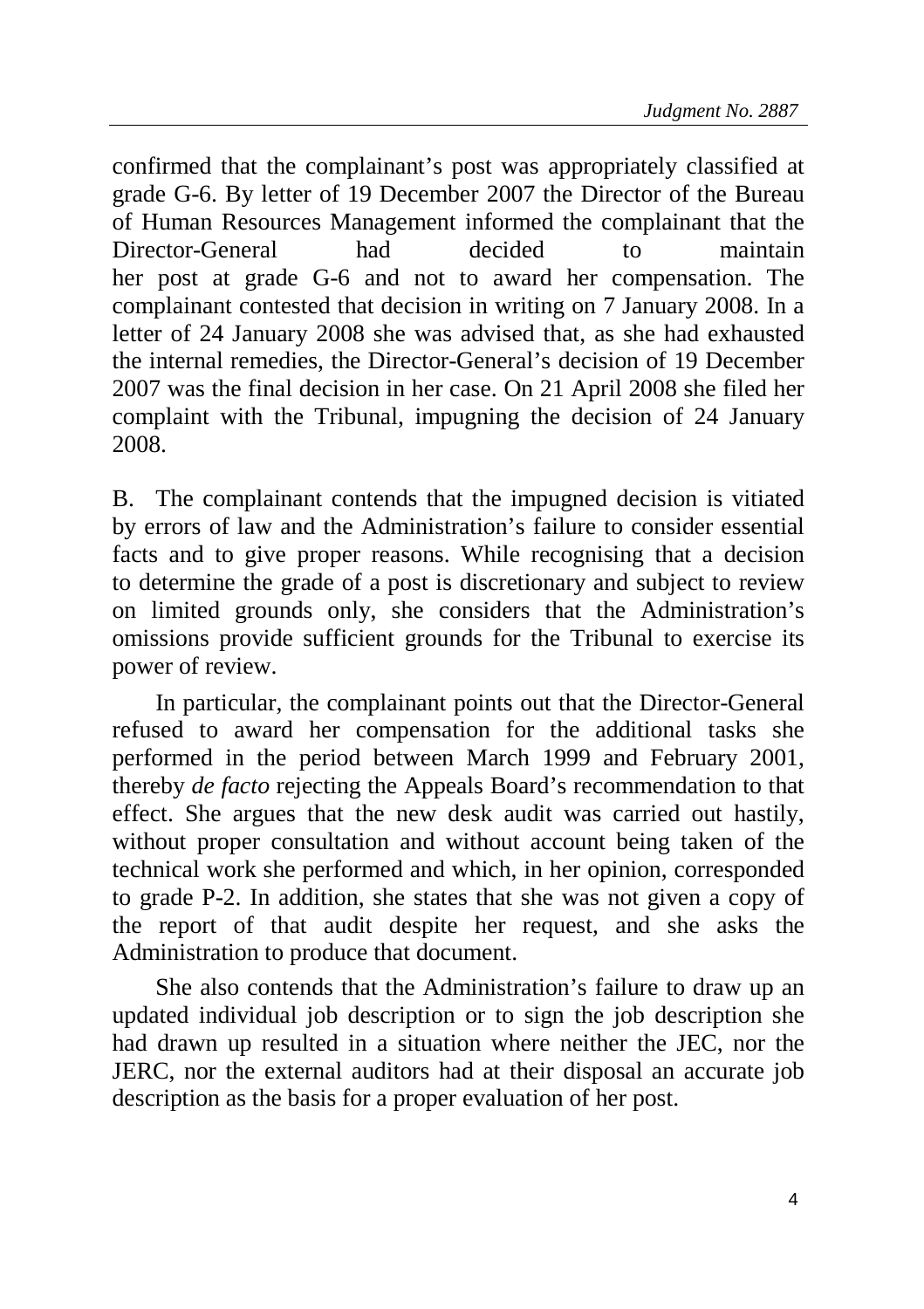The complainant requests that the decision of 24 January 2008 be quashed, that post HRM-223 be reclassified at grade P-1/P-2 and that she be awarded the additional salary and benefits resulting from this reclassification as from 1 January 2002. She also claims compensation for the injury she suffered.

C. In its reply the Organization submits that the Director-General's final decision was communicated to the complainant by letter of 19 December 2007. Hence the decision of 24 January 2008 was not a final decision within the meaning of Article VII, paragraph 1, of the Statute of the Tribunal and did not set off a new time limit for the submission of a complaint to the Tribunal. In light of the fact that the complaint was filed on 21 April 2008, that is beyond the ninety-day time limit stipulated in Article VII, paragraph 2, of the Statute, it is time-barred and thus irreceivable. UNESCO also submits that the complainant's claims for reclassification of her post at grade P-1/P-2 and for the award of salary and benefits corresponding to that grade should be dismissed as falling outside the Tribunal's competence.

On the merits the defendant asserts that the impugned decision is lawful and that the complainant has not established any grounds on the basis of which it could be reviewed. It recalls that two classification bodies and two external auditors evaluated the complainant's post and that they all recommended that it be maintained at grade G-6. It denies that the second desk audit was carried out "hastily" and points out that great care was taken to consider the full scope of the complainant's duties and to address her concerns. Indeed, both classification bodies and the first auditor relied on the job description of October 2002, as supplemented by the complainant's handwritten notes, while the second auditor ultimately proceeded on the basis of the job description the complainant herself had drawn up.

UNESCO argues that the Director-General is not bound to follow the Appeals Board's recommendations. It dismisses the allegation that the Director-General failed to give reasons for his decision, emphasising that the letter of 19 December 2007 communicated to the complainant in very clear terms that the result of the second desk audit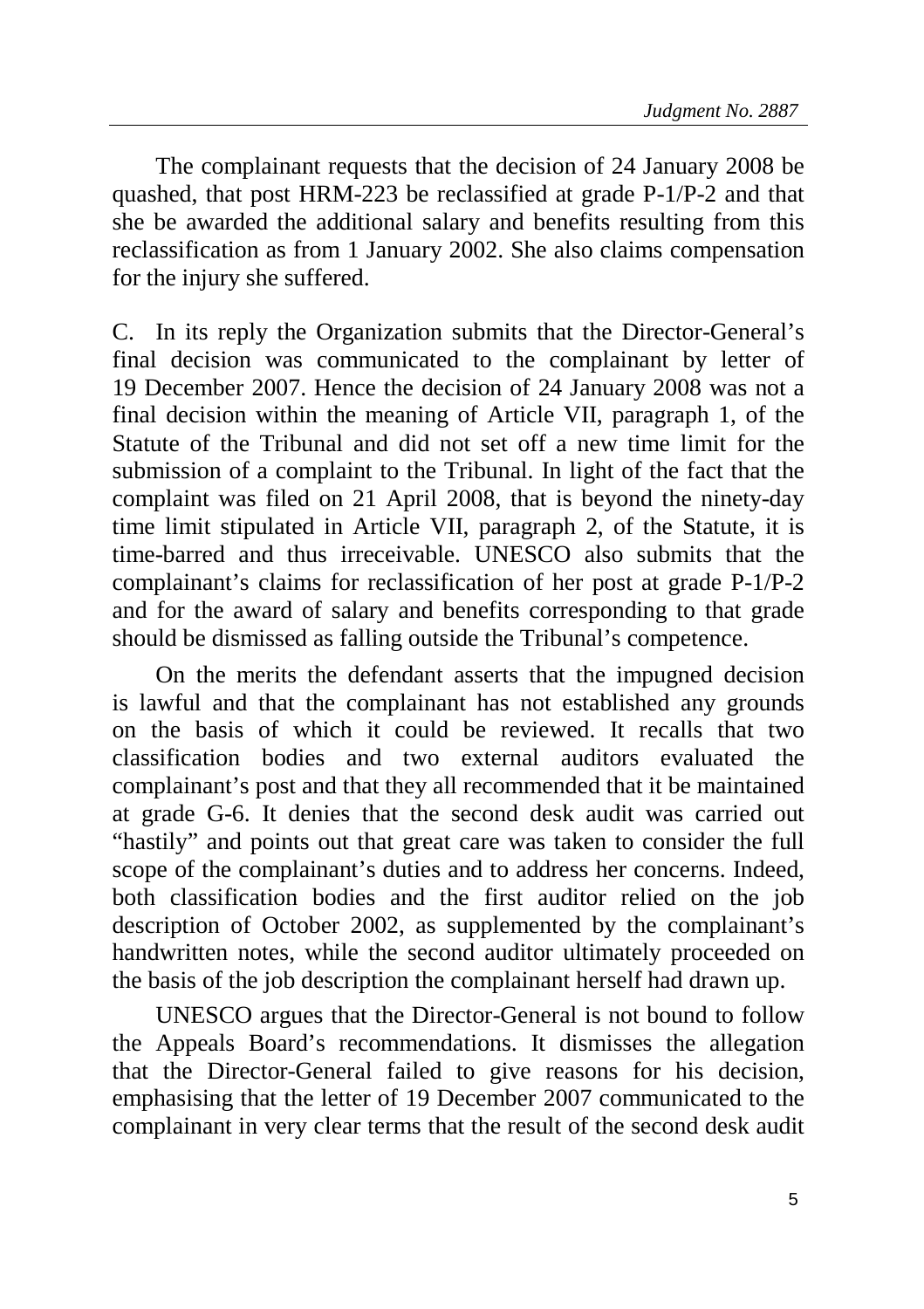did not justify classification of her post at the Professional level or an award of compensation.

D. In her rejoinder the complainant argues that the letter of 19 December 2007 cannot be considered as the Director-General's final decision, not only because it contained no reference to that effect, but also because it did not communicate to her the report of the new desk audit. She reiterates that the duties she performed and which corresponded to Professional-level work were not taken into account in the classification of her post. She states that she received the report of the new desk audit by a memorandum dated 19 February 2008.

E. In its surrejoinder UNESCO maintains its position in full.

## CONSIDERATIONS

1. This complaint is directed to what is said to be a final decision of the Director-General of 24 January 2008. For some years, the complainant has been dissatisfied with the classification of her post. So far as is presently relevant, the Director-General rejected the complainant's claim for reclassification on 29 September 2005 and informed her through the Director of the Bureau of Human Resources Management that her post would be maintained at grade G-6. That decision was in conformity with the recommendation of an external auditor who, amongst other things, had conducted a desk audit. The complainant then lodged an internal appeal seeking to have her post classified within the Professional category. On 4 July 2007 the Appeals Board recommended that she be compensated by special post allowance or moral damages "for the additional tasks [she had] performed from 1999 to 2001" and that there be a new desk audit.

2. On 17 October 2007 the Director-General informed the complainant that he had accepted the recommendation of the Appeals Board that there would be a new desk audit and stated that the audit would include "the determination of the additional tasks [she had] possibly performed [...] between 1999 and 2001 and the level of those tasks". He concluded with the statement that "the results of the [...]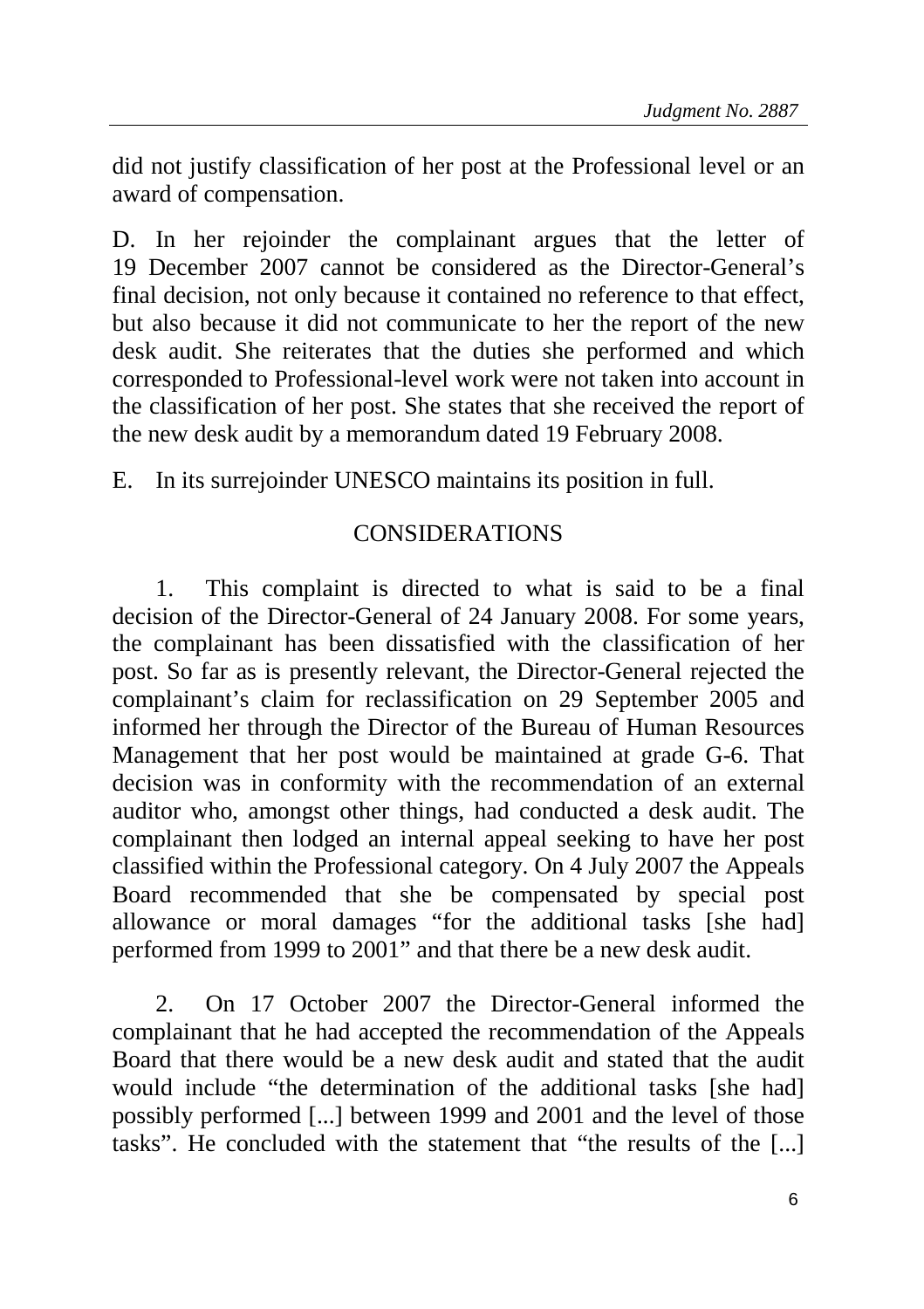desk audit [would] be communicated to [her] together with the final decision that [he would] take accordingly". That communication was never contested. The new desk audit was conducted by a different external auditor. By letter of 19 December 2007 the Director of the Bureau of Human Resources Management informed the complainant that the audit disclosed that the additional tasks she had performed between 1999 and 2001 did not warrant a special post allowance and that her post was "appropriately classified at the G-6 level". The letter concluded:

"the Director-General has decided [...] that no special compensation be granted to you for the performance of additional tasks from 1999 through 2001; and that the post HRM-223 be maintained at the G.6 level."

3. On 7 January 2008 the complainant wrote to the Director-General contesting the decision of 19 December 2007. On 24 January 2008 she was advised that the decision of 19 December 2007 was a final decision with respect to her internal appeal and that she had, thus, exhausted internal remedies. On 21 April 2008 she lodged her complaint identifying the impugned decision as that of 24 January 2008. UNESCO contends that the final decision was notified on 19 December 2007 and that, as the complaint was not filed within ninety days of that date, it is irreceivable. On the other hand, the complainant argues that the letter of 19 December 2007 cannot be treated as a final decision because it does not say that it is and, also, because she had not then been provided with the report of the new desk audit. That report was provided with a memorandum of 19 February 2008.

4. The complainant's arguments as to the date of the final decision dismissing her internal appeal must be rejected. The letter of 17 October 2007 clearly indicated that the results of the desk audit would be communicated to the complainant together with the final decision. In that context, the letter of 19 December 2007 informing her of those results and of the Director-General's decision that no compensation would be granted and that her post would be maintained at grade G-6 could only be construed as a final decision with respect to her internal appeal. Although it would have been preferable if the letter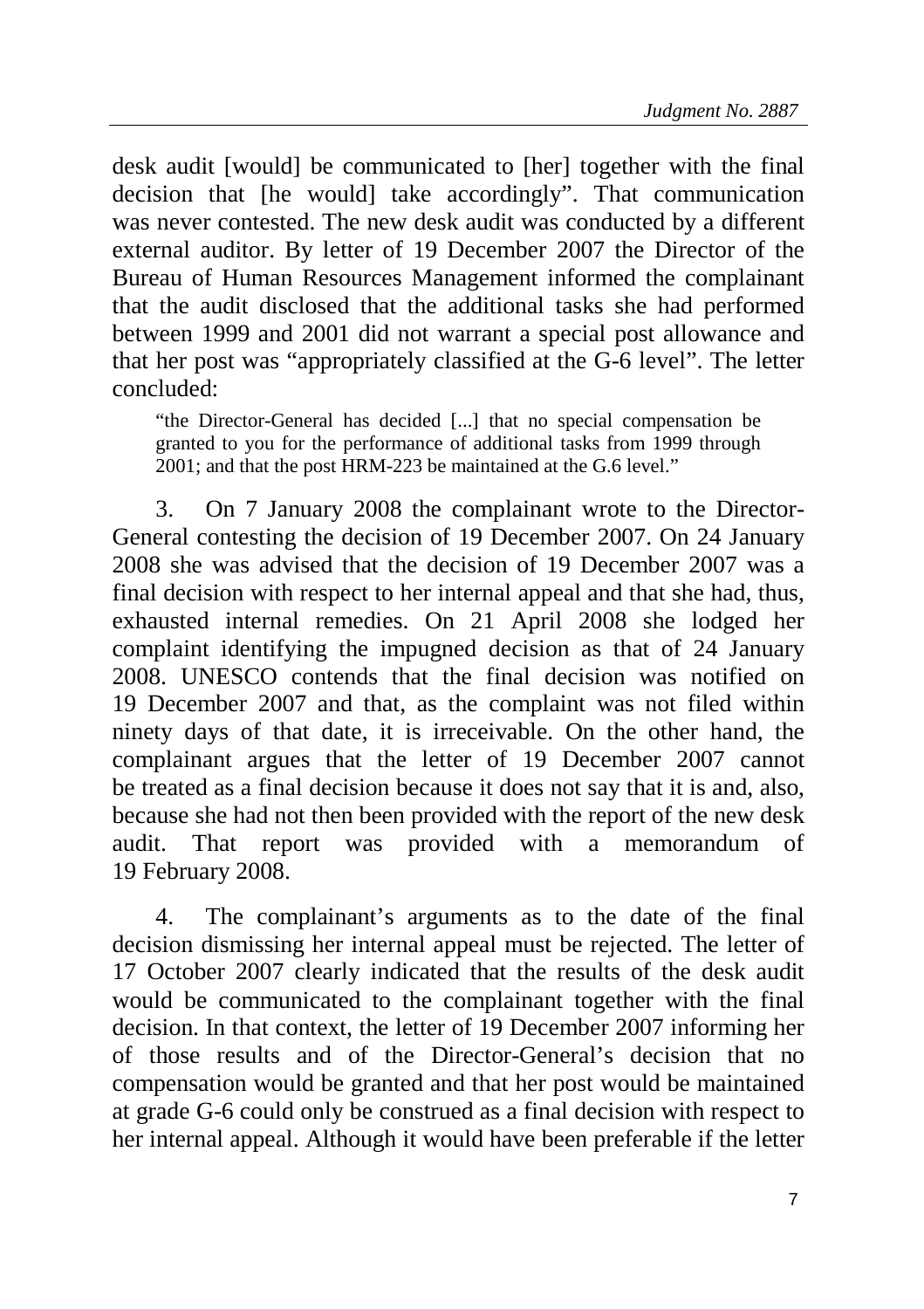of 19 December 2007 had expressly stated that it was a final decision and indicated that it could only be challenged by a complaint filed with the Tribunal, the subsequent letter of 24 January 2008 still allowed the complainant sufficient time within which to file a complaint. So far as concerns the complainant's argument that she was not provided with the report of the new desk audit, the letter of 19 December 2007 set out the Director-General's reasons for dismissing the complainant's internal appeal. In particular, it explained that the external auditor had found that the additional tasks performed between 1999 and 2001 represented only a small percentage of the complainant's overall responsibilities and, mainly, involved the application of standard ratings without authority to make a final decision. As to the classification of the complainant's post, it was said that the external auditor had found that her responsibilities did not meet the definition of Professional work, which involved "the analysis, conceptualization, interpretation, planning, implementation and evaluation of [Human Resources Management] programmes". Those reasons, and not the report accompanying the subsequent memorandum of 19 February 2008, provided the basis for the Director-General's decision. That report merely indicated the points allocated to the complainant's various functions by the external auditor.

5. The letter of 19 December 2007 conveyed the Director-General's reasons and his final decision rejecting the complainant's internal appeal. The subsequent letter of 24 January 2008 did not alter that earlier decision and provided no new grounds for it. Accordingly, it did not give rise to new time limits (see Judgment 2011, under 18). As the complaint was not filed within ninety days of the notification of the final decision dated 19 December 2007, as required by Article VII, paragraph 2, of the Tribunal's Statute, it is irreceivable.

## DECISION

For the above reasons,

The complaint is dismissed.